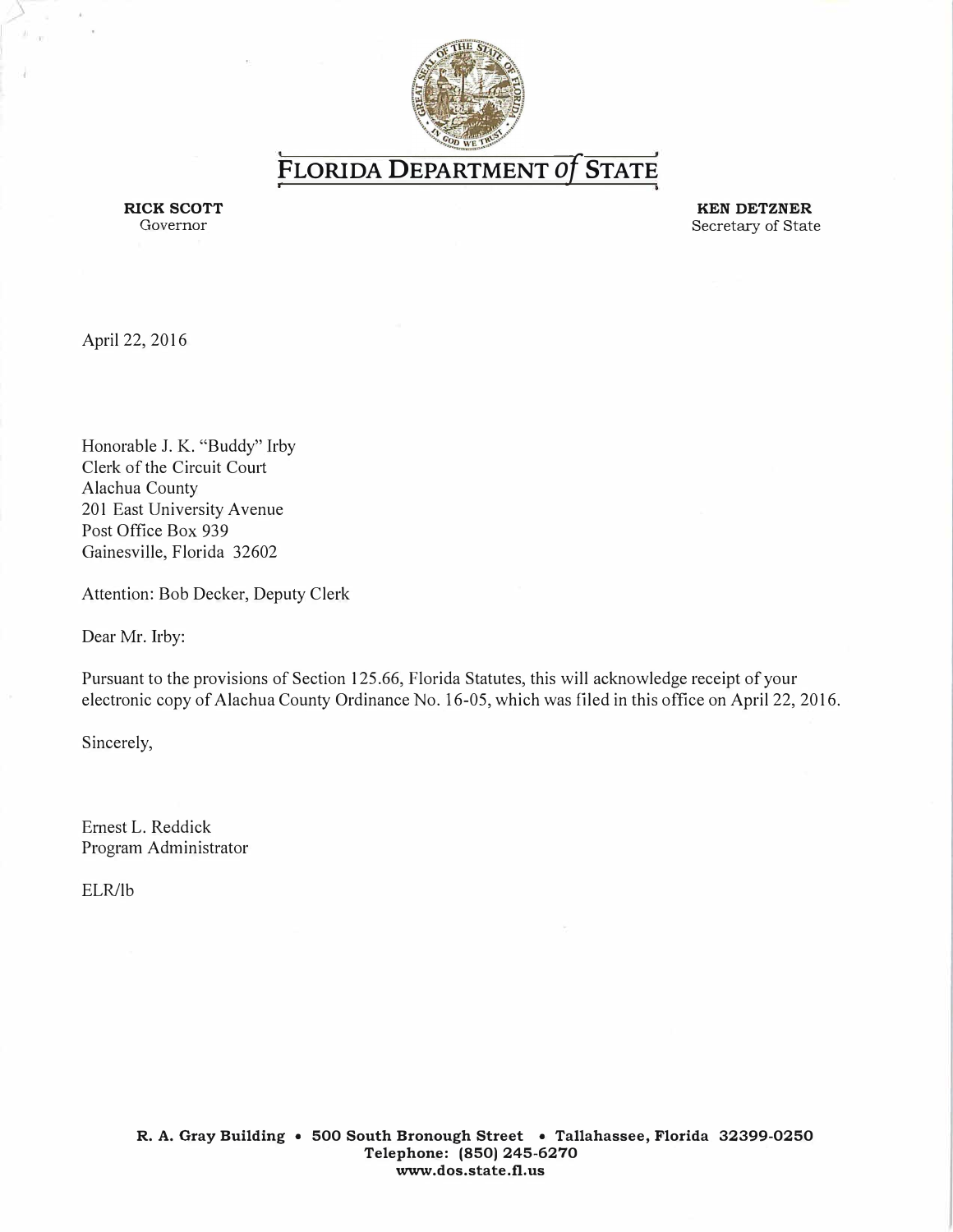| $\mathbf{1}$                           | ORDINANCE NO.16 $-0.5$                                                                                                                                                                                                                                                                                                                                                                                                 |
|----------------------------------------|------------------------------------------------------------------------------------------------------------------------------------------------------------------------------------------------------------------------------------------------------------------------------------------------------------------------------------------------------------------------------------------------------------------------|
| $\overline{2}$<br>3<br>4<br>5          | AN ORDINANCE OF THE BOARD OF COUNTY COMMISSIONERS<br>OF ALACHUA COUNTY, FLORIDA, CREATING ARTICLE III OF<br>THE ALACHUA COUNTY PURCHASING CODE, ESTABLISHING                                                                                                                                                                                                                                                           |
| 6<br>$\overline{7}$                    | AN ALACHUA COUNTY GOVERNMENT MINIMUM WAGE<br>REQUIREMENT FOR CERTAIN CONTRACTORS AND                                                                                                                                                                                                                                                                                                                                   |
| 8                                      | SUBCONTRACTORS PROVIDING SELECTED SERVICES TO                                                                                                                                                                                                                                                                                                                                                                          |
| 9<br>10                                | ALACHUA COUNTY GOVERNMENT; PROVIDING DEFINITIONS;<br>PROVIDING ENFORCEMENT; ESTABLISHING AN EFFECTIVE                                                                                                                                                                                                                                                                                                                  |
| 11<br>12                               | DATE.                                                                                                                                                                                                                                                                                                                                                                                                                  |
| 13<br>14<br>15<br>16<br>17             | WHEREAS, the County has set an example by paying its employees a wage above that<br>required by federal and state law, while considering its budget, pay plan and the bargaining unit,<br>and                                                                                                                                                                                                                          |
| 18<br>19<br>20<br>21<br>22             | WHEREAS, the County desires to improve the quality of services to the County and the<br>public through the payment of an adequate wage that promotes stability and quality in the work<br>force and does not perpetuate underemployment, while at the same time not creating<br>unemployment; and                                                                                                                      |
| 23<br>24<br>25<br>26                   | WHEREAS, the Board of County Commissioners of Alachua County, Florida, shall<br>further these goals by requiring that contractors and subcontractors that provide certain covered<br>services to Alachua County government also pay a local minimum wage that exceeds that<br>required by federal and state law; and                                                                                                   |
| 27<br>28<br>29<br>30<br>31<br>32<br>33 | WHEREAS, Article X, Section 24 of the Florida Constitution provides: "All working<br>Floridians are entitled to be paid a minimum wage that is sufficient to provide a decent and<br>healthy life for them and their families, that protects their employers from unfair low-wage<br>competition, and that does not force them to rely on taxpayer-funded public services in order to<br>avoid economic hardship"; and |
| 34<br>35<br>36<br>37<br>38             | WHEREAS, Florida's minimum wage, currently set at only \$8.05 an hour, means that a<br>full-time, full-year minimum-wage employee earns only \$322 per week and \$16,744 per year.<br>This wage is insufficient for a single adult without taxpayer-funded public services to survive in<br>the County; and                                                                                                            |
| 39<br>40<br>41<br>42                   | WHEREAS, the current minimum wage established by the state legislature does not<br>effectuate the constitutional mandate that all working Floridians are entitled to be paid a<br>minimum wage that is sufficient to provide a decent and healthy life for them without reliance on<br>taxpayer-funded public services; and                                                                                            |
| 43<br>44<br>45<br>46                   | WHEREAS, the County has an interest in protecting the public health, safety and welfare<br>of its residents by establishing certain compensation requirements for its own employees and for<br>the employees of firms that enter into certain service contracts with the County; and                                                                                                                                   |

ś

Page 1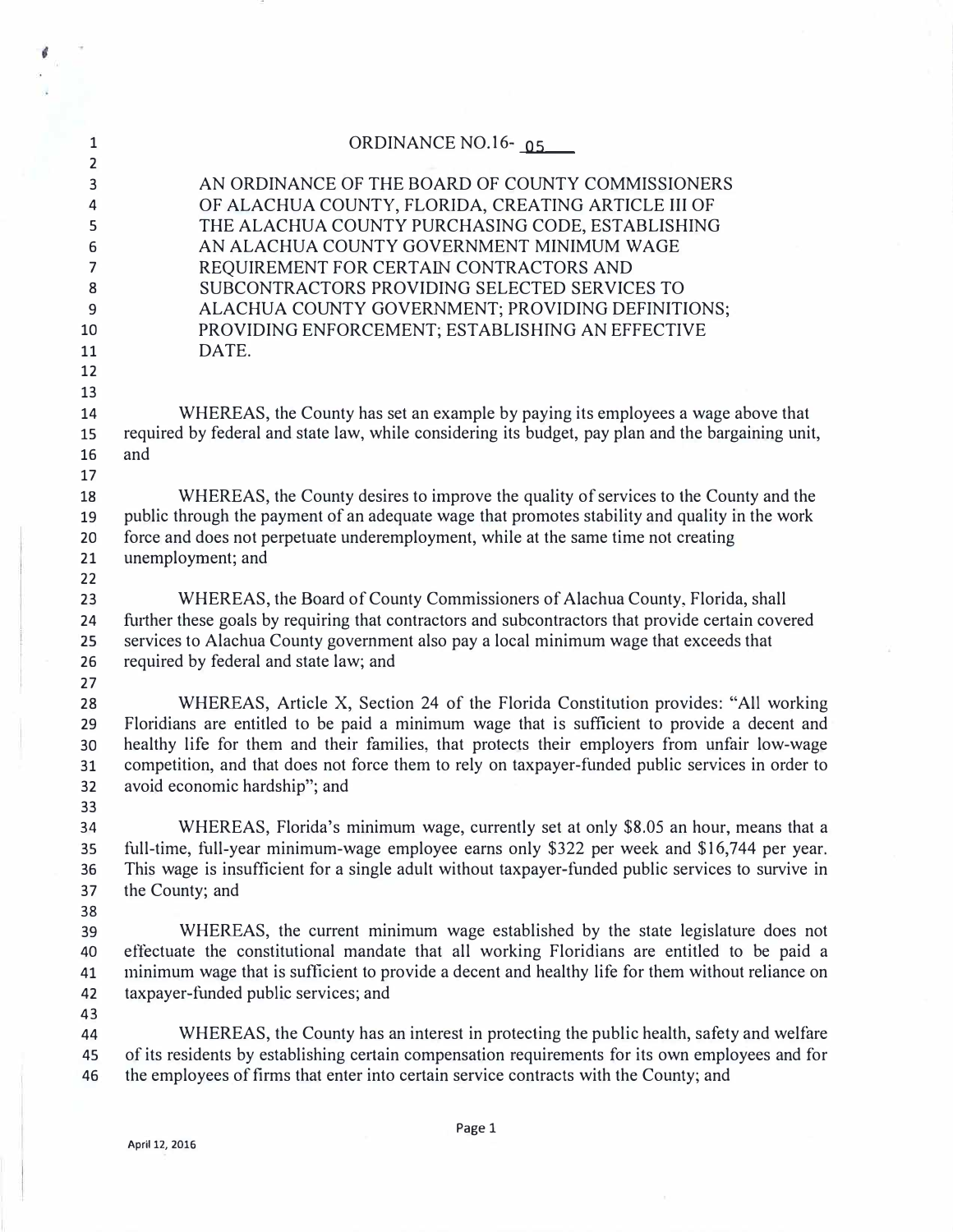WHEREAS, the County awards contracts to provide services for the public and these expenditures of public funds creates jobs, expands the County's economic base, and promotes economic security for its residents; and WHEREAS, paying an Alachua County Government Minimum wage to employees who 

perform work for the County provides dignity to these persons, reduces burdens on our taxpayerfunded public services, improves the quality of our public inf*r*astructure and services, and promotes our local economy; and 

11 WHEREAS, as an employer, the County can serve as a positive example by adopting this wage policy for its own workforce, resulting in lower turnover, better morale, and higher productivity for County employees that are providing their services to the County; and 

WHEREAS, Article X, Section 24(f) of the Florida Constitution preserves the County's authority to establish a minimum wage that is greater than the state minimum.

BE IT ORDAINED BY THE BOARD OF COUNTY COMMISSIONERS OF ALACHUA COUNTY, FLORIDA:

20<br>21 SECTION 1. The following Article Ill of Chapter 22 of the Alachua County Code is added:

**ARTICLE III. Alachua County Government Minimum Wage** 

24<br>25

## **Sec. 22.45 Definitions**

*County* means the Alachua County Board of County Commission, its departments and divisions. 

*Cooperative purchasing agreement* means services purchased under the terms and conditions of another local, state, federal, or other public agency's bid or cooperative bids put together by 

agencies. 

*Covered employee* is a person paid by a contractor or subcontractor directly involved in

providing covered services pursuant to the contractor or subcontractor's contract with the 

County, during the period of time he or she is providing the services. Covered employee does not 

include an inmate, a student enrolled in a degree program who is employed under the auspices of 

the educational institution, a person who is employed through an ongoing written job training 

program, or a worker with a disability as defined in 29 CFR 525.3. 

39<br>40 *Covered services* 

- a) are defined as the following services purchased by the County under a single contract that is over the current bid threshold as defined in sec. 22.09(a) of this Code, and are any of the following:
- 44 1) agriculture and forestry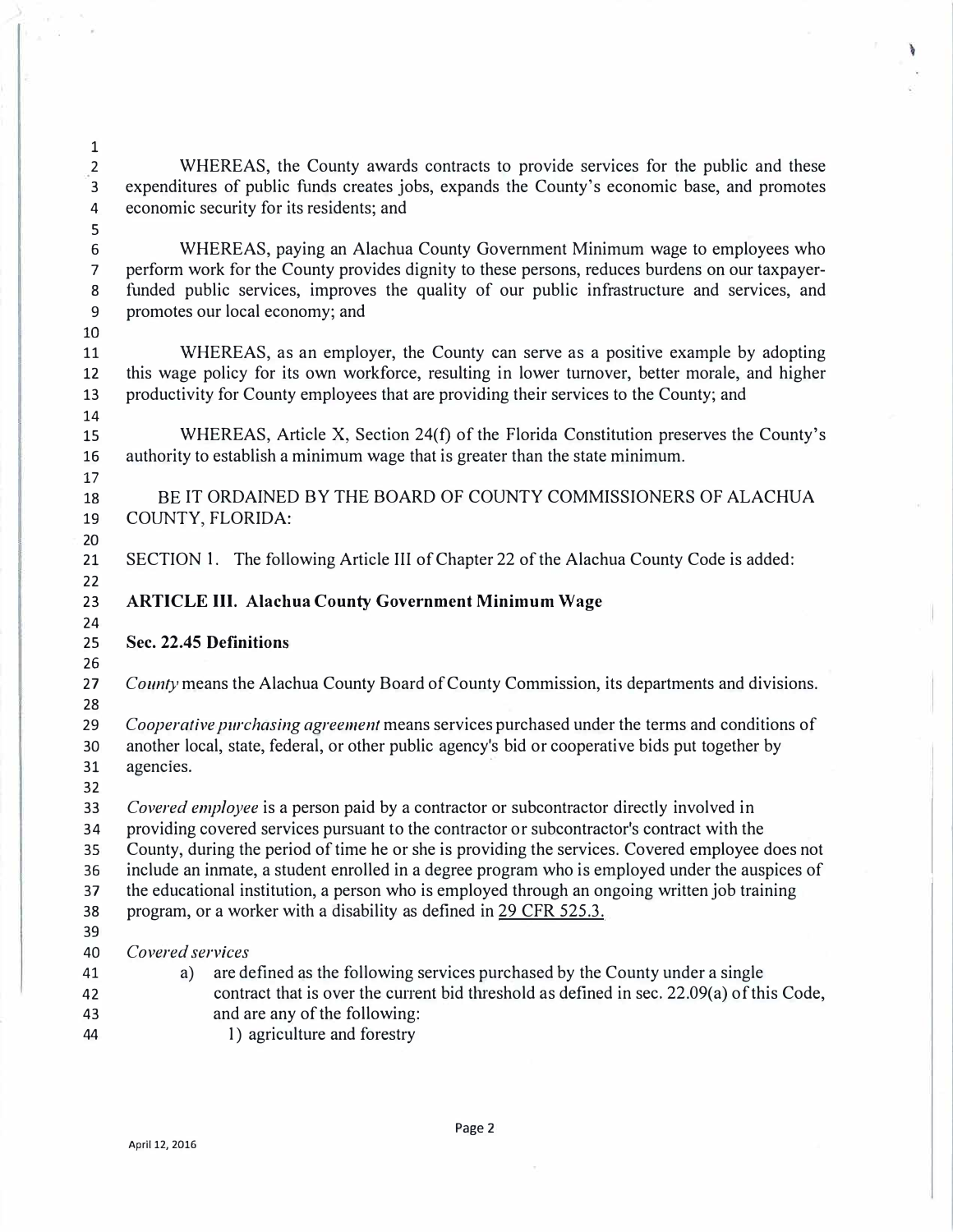| 1  | 2) clerical or other non-supervisory office work, including secretarial, typing, data                                                                                                       |  |  |  |  |
|----|---------------------------------------------------------------------------------------------------------------------------------------------------------------------------------------------|--|--|--|--|
| 2  | entry, filing, transcription, specialized billing, sorting or completing forms, and                                                                                                         |  |  |  |  |
| 3  | word, data, and information processing.                                                                                                                                                     |  |  |  |  |
| 4  | 3) construction                                                                                                                                                                             |  |  |  |  |
| 5  | 4) food preparation and distribution                                                                                                                                                        |  |  |  |  |
| 6  | 5) janitorial and custodial                                                                                                                                                                 |  |  |  |  |
| 7  | 6) landscaping and grounds maintenance                                                                                                                                                      |  |  |  |  |
| 8  | 7) facilities maintenance                                                                                                                                                                   |  |  |  |  |
| 9  | 8) refuse removal and recycling                                                                                                                                                             |  |  |  |  |
| 10 | 9) printing and reproduction                                                                                                                                                                |  |  |  |  |
| 11 | 10)<br>security                                                                                                                                                                             |  |  |  |  |
| 12 |                                                                                                                                                                                             |  |  |  |  |
| 13 | b) However, covered services are excluded from the Article when:                                                                                                                            |  |  |  |  |
| 14 | 1) The funds used to pay for the services do not allow for increased cost due to                                                                                                            |  |  |  |  |
| 15 | local procurement requirements.                                                                                                                                                             |  |  |  |  |
| 16 | 2) Non-profit Organizations established under a 501(c) offering services to the                                                                                                             |  |  |  |  |
| 17 | community and citizens., or                                                                                                                                                                 |  |  |  |  |
| 18 | 3) Exempt from bidding under section 22.11 (2), (3), (4), (5), (15) of this Code.                                                                                                           |  |  |  |  |
| 19 |                                                                                                                                                                                             |  |  |  |  |
| 20 | Health benefits are any plan, fund, or program established or maintained by the service                                                                                                     |  |  |  |  |
| 21 | contractor or subcontractor for the purpose of providing for its participants or beneficiaries,                                                                                             |  |  |  |  |
| 22 | through the purchase of insurance or otherwise, medical, surgical, or hospital care or benefits.                                                                                            |  |  |  |  |
| 23 |                                                                                                                                                                                             |  |  |  |  |
| 24 | Health bene fitwage is equivalent to the wage of the lowest paid classified employee of the                                                                                                 |  |  |  |  |
| 25 | County.                                                                                                                                                                                     |  |  |  |  |
| 26 |                                                                                                                                                                                             |  |  |  |  |
| 27 | Non-health bene fitwage is the health benefit wage plus the average premium under the                                                                                                       |  |  |  |  |
| 28 | Affordable Care Act (Gold Plan) for Alachua County based on a non-smoking individual 40                                                                                                     |  |  |  |  |
| 29 | years of age with allowed subsidies.                                                                                                                                                        |  |  |  |  |
| 30 |                                                                                                                                                                                             |  |  |  |  |
| 31 | <i>Inmate</i> is a person who is providing services while under the supervision of State or County                                                                                          |  |  |  |  |
| 32 | probation or corrections.                                                                                                                                                                   |  |  |  |  |
| 33 |                                                                                                                                                                                             |  |  |  |  |
| 34 | <i>Payroll records</i> are the name, address, employee classification, rate of pay, daily and weekly                                                                                        |  |  |  |  |
| 35 | number of hours worked, deductions made and actual wages paid and, if applicable, those                                                                                                     |  |  |  |  |
| 36 | records necessary to determine whether health benefits, as described herein, are being provided                                                                                             |  |  |  |  |
| 37 | or offered to covered employees.                                                                                                                                                            |  |  |  |  |
| 38 |                                                                                                                                                                                             |  |  |  |  |
| 39 | Service contractor or subcontractor is an individual, business entity, corporation, partnership,                                                                                            |  |  |  |  |
| 40 |                                                                                                                                                                                             |  |  |  |  |
| 41 | limited liability company, joint venture, or similar business, providing a covered service to the                                                                                           |  |  |  |  |
| 42 | County, but not including employees of any subsidiaries, affiliates or parent businesses. The<br>calculation of number of employees is made as of the date of execution of the contract for |  |  |  |  |
| 43 | covered services.                                                                                                                                                                           |  |  |  |  |
| 44 |                                                                                                                                                                                             |  |  |  |  |
| 45 | Sec. 22.46 Alachua County Government Minimum Wage                                                                                                                                           |  |  |  |  |
|    |                                                                                                                                                                                             |  |  |  |  |
| 46 |                                                                                                                                                                                             |  |  |  |  |

ä

 $\epsilon$  $\alpha$  $\mathcal{C}$ i,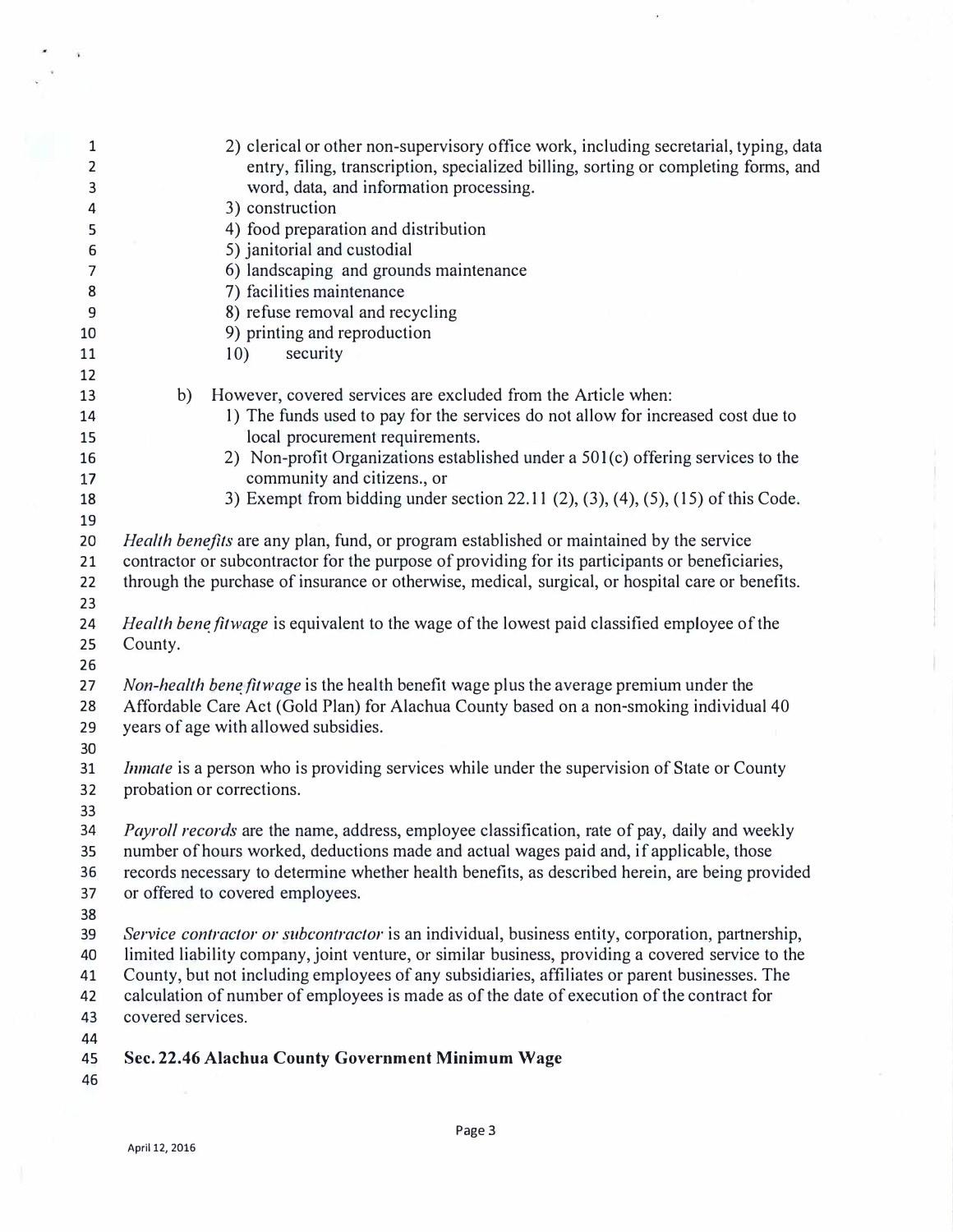| 1<br>$\overline{2}$<br>3<br>4<br>5 | a) A contractor or subcontractor of the County providing a covered service to the<br>County shall pay to all of its covered employees an Alachua County Government<br>Minimum Wage of either the health benefit wage and provide health benefits or pay a<br>non-health benefit wage.                                                                                                                                                |
|------------------------------------|--------------------------------------------------------------------------------------------------------------------------------------------------------------------------------------------------------------------------------------------------------------------------------------------------------------------------------------------------------------------------------------------------------------------------------------|
| 6<br>7<br>8<br>9                   | b) If the health benefit program of a contractor or subcontractor requires an eligibility<br>period of employment for a new employee to be eligible for health benefits, then such<br>contractor or subcontractor, in order to comply, may pay the non-health benefit wage<br>until such time as the new employee is offered or provided health benefits.                                                                            |
| 10<br>11<br>12<br>13               | c) The health benefit wage and non-health benefit wage shall be recalculated on October<br>1 <sup>st</sup> of each year.                                                                                                                                                                                                                                                                                                             |
| 14<br>15<br>16<br>17<br>18<br>19   | d) The contractor shall certify to the County that it will pay each of its covered<br>employees the Alachua County Government Minimum Wage, and ensure that it will<br>require that of its subcontractors. Upon execution, the certification shall become an<br>obligation under the contract. The certification must also include, at a minimum, the<br>following:                                                                  |
| 20<br>21<br>22<br>23<br>24<br>25   | The name, address, and phone number of the service contractor or<br>$\mathbf{i}$<br>subcontractor and a local contact person;<br>The specific project for which the service contract is sought;<br>$\mathbf{ii}$<br>An agreement to comply with the terms of this article as part of its<br>iii)<br>contractual obligations.                                                                                                         |
| 26<br>27<br>28<br>29<br>30<br>31   | e) A copy of the Alachua County Government Minimum Wage rate shall be posted by<br>the contractor in a prominent place where it can easily be seen by the covered<br>employees and shall be supplied to any covered employee upon request. In addition,<br>it is the responsibility of the contractor to make any person submitting a bid for a<br>subcontract providing covered services aware of the requirements of this article. |
| 32<br>33                           | Sec. 22.47 Application and enforcement                                                                                                                                                                                                                                                                                                                                                                                               |
| 34<br>35<br>36                     | a) The Alachua County Government Minimum Wage shall be a requirement in all<br>solicitations of covered services.                                                                                                                                                                                                                                                                                                                    |
| 37<br>38<br>39<br>40<br>41         | b) If such solicitation results in no responsive bids, the Purchasing Manager may solicit<br>the covered services after notification is provided to the County Manager and the<br>Board a second time without requiring compliance with the Alachua County -<br>Government Minimum Wage requirement.                                                                                                                                 |
| 42<br>43<br>44<br>45<br>46         | c) The requirements of this Article shall apply to contracts for covered services that are<br>amended or solicited after the effective date of this ordinance. However, regarding<br>amendments, contracts that have been awarded via a request for proposals shall be<br>adjusted after negotiation, and contracts that have been awarded by bid will not be<br>adjusted until after they are rebid.                                |

 $\frac{1}{\sqrt{2}}$ 

 $\hat{\boldsymbol{\epsilon}}$ 

 $\int_{\Gamma} \frac{1}{\sqrt{1-\frac{1}{2}}}\,d\mu$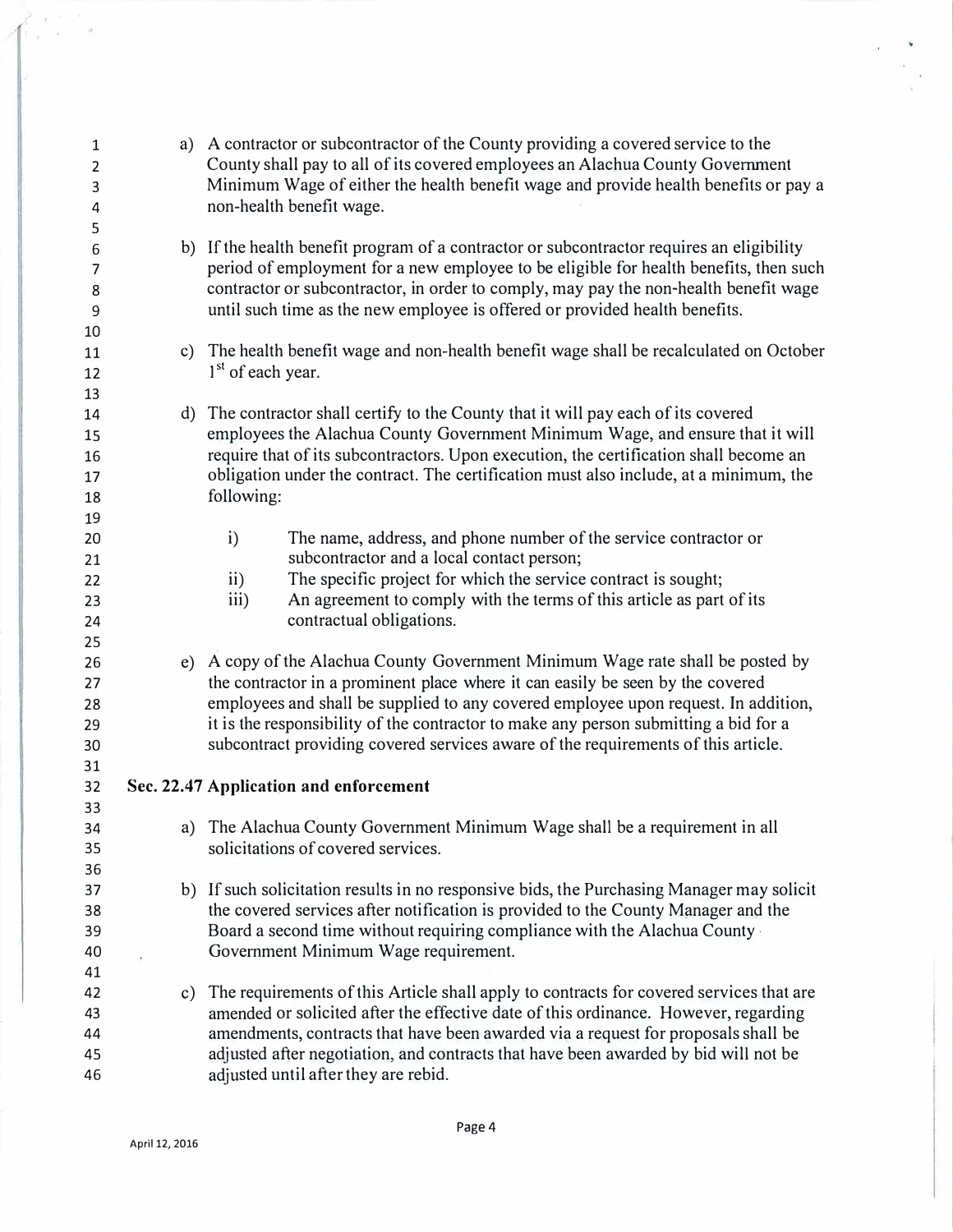| 1              |                                                                                                    |                                                                                             |  |  |  |
|----------------|----------------------------------------------------------------------------------------------------|---------------------------------------------------------------------------------------------|--|--|--|
| $\mathbf 2$    |                                                                                                    | d) The County shall include in its contracts for covered services the requirements that:    |  |  |  |
| 3              |                                                                                                    |                                                                                             |  |  |  |
| 4              |                                                                                                    | (1) The contractor comply with the provisions of the Alachua County Government              |  |  |  |
| 5              |                                                                                                    | Minimum Wage requirements, and that failure to do so shall be deemed a breach               |  |  |  |
| 6              |                                                                                                    | of contract and shall authorize the county to withhold payment of funds in                  |  |  |  |
| $\overline{7}$ |                                                                                                    | accordance with Chapter 218, FS.                                                            |  |  |  |
| 8              |                                                                                                    |                                                                                             |  |  |  |
| 9              |                                                                                                    | (2) The contractor will include necessary provisions in each of its subcontracts for        |  |  |  |
| 10             |                                                                                                    | covered services to ensure compliance with this Article. However, the County                |  |  |  |
| 11             |                                                                                                    | shall not be deemed a necessary or indispensable party in any litigation between            |  |  |  |
| 12             |                                                                                                    | the contractor and a subcontractor.                                                         |  |  |  |
| 13             |                                                                                                    |                                                                                             |  |  |  |
| 14             |                                                                                                    | e) A person who claims that he or she is a covered employee and that the employer is        |  |  |  |
| 15             |                                                                                                    | not complying with the requirements of this Article may file a written complaint with       |  |  |  |
| 16             |                                                                                                    | the Alachua County Equal Opportunity Office. A covered employer may be required             |  |  |  |
| 17             |                                                                                                    | to produce payroll and other records deemed relevant to the investigation of a              |  |  |  |
| 18             |                                                                                                    | complaint. This remedy is not exclusive or in any way meant to prohibit any relief          |  |  |  |
| 19             |                                                                                                    | afforded by a court of law, or otherwise prohibit the County from terminating a             |  |  |  |
| 20             |                                                                                                    | contract or taking other action as allowed by law.                                          |  |  |  |
| 21             |                                                                                                    |                                                                                             |  |  |  |
| 22             | f                                                                                                  | A contractor or subcontractor shall not discharge, reduce the compensation of, or           |  |  |  |
| 23             |                                                                                                    | otherwise discriminate against any covered employee for filing a written complaint or       |  |  |  |
| 24             |                                                                                                    | otherwise asserting his or her rights under this ordinance, participating in any of its     |  |  |  |
| 25             |                                                                                                    | proceedings or using any available remedies to enforce his or her rights under the          |  |  |  |
| 26             |                                                                                                    | ordinance. A person who claims that he or she has been a victim of a violation of this      |  |  |  |
| 27<br>28       |                                                                                                    | subsection may file a written complaint with the Alachua County Equal Opportunity<br>Office |  |  |  |
| 29             |                                                                                                    |                                                                                             |  |  |  |
| 30             |                                                                                                    | SECTION 2. Severability. If any section, phrase, sentence or portion of this ordinance      |  |  |  |
| 31             | is for any reason held invalid or unconstitutional by any court of competent jurisdiction, such    |                                                                                             |  |  |  |
| 32             | portion shall be deemed a separate, distinct, and independent provision, and such holding shall    |                                                                                             |  |  |  |
| 33             | not affect the validity of the remaining portions hereof.                                          |                                                                                             |  |  |  |
| 34             |                                                                                                    |                                                                                             |  |  |  |
| 35             |                                                                                                    | SECTION 3. Inclusion in the Code, Scrivener's Error. It is the intention of the Board of    |  |  |  |
| 36             | County Commissioners of Alachua County, Florida, and it is hereby provided that the provisions     |                                                                                             |  |  |  |
| 37             | of this ordinance shall become and be made a part of the Code of Laws and Ordinances of            |                                                                                             |  |  |  |
| 38             | Alachua County, Florida; that the sections of this ordinance may be renumbered or re-lettered to   |                                                                                             |  |  |  |
| 39             | accomplish such intention; and that the word "ordinance" may be changed to "section," "article,"   |                                                                                             |  |  |  |
| 40             | or other appropriate designation. The correction of typographical errors which do not affect the   |                                                                                             |  |  |  |
| 41             | intent of the ordinance may be authorized by the County Manager or designee without public         |                                                                                             |  |  |  |
| 42             | hearing, by filing a corrected or recodifies copy of the same with the Clerk of the Circuit Court. |                                                                                             |  |  |  |
| 43             |                                                                                                    |                                                                                             |  |  |  |
| 44             |                                                                                                    | SECTION 4. Effective Date. A certified copy of this ordinance shall be filed with the       |  |  |  |
| 45             |                                                                                                    | Department of State by the Clerk of the Board of County Commissioners within ten (10) days  |  |  |  |
|                |                                                                                                    |                                                                                             |  |  |  |

 $\langle \Psi \rangle$ 

 $\bullet$ 

Ê,